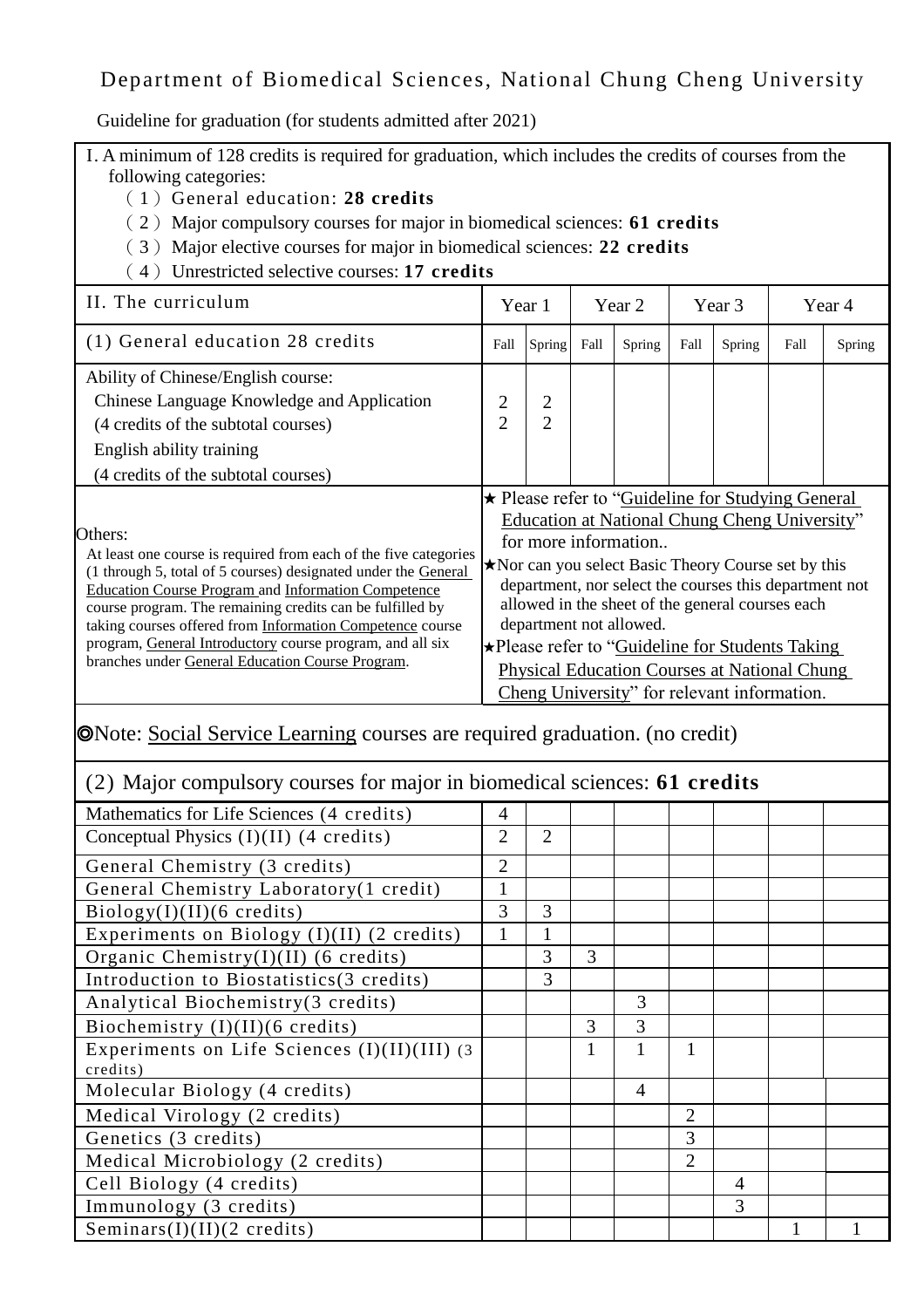## (3)Major elective courses for major in biomedical sciences: **22 credits**

- 1. Professional elective subjects should be at least 22 credits, including two programs (Table A, B), and other core courses (Table C), in which at least 12 credits are from either Genome and Proteomics program, or Molecule and Cell biology program.
- 2. Students who finish at least 15 credits from any of the two programs (Table A, B) get have certificate of course completion after verification by the department.

| Introduction to Genomics          |           | 3 credits Introduction to Bioinformatics 3 credits   Biophysical Chemistry |           | 3 credits                              |
|-----------------------------------|-----------|----------------------------------------------------------------------------|-----------|----------------------------------------|
| Proteomic Research                | 2 credits | Introduction to Systems Biology                                            | 3 credits | <b>Structural Biology</b><br>2 credits |
| Genomics Techniques and its       |           | Epigenomics                                                                | 3 credits | Experimental Design in Molecular       |
| <b>Biomedical Application</b>     | 3 credits |                                                                            |           | 2 credits<br><b>Biology</b>            |
| The Principle and Applications of |           | <b>RNA</b> Transcriptome                                                   | 3 credits |                                        |
| Genome Editing                    | 2 credits |                                                                            |           |                                        |

#### Table A. Genomics and Proteomics Program

### Table B. Molecule and Cell biology Program

| Stem Cell Biology                                  | 3 credits | Molecular Oncology                 | 3 credits | Histology              | 2 credits |
|----------------------------------------------------|-----------|------------------------------------|-----------|------------------------|-----------|
| Exploring Neuroscience 2 credits                   |           | <b>Signal Transduction</b>         | 2 credits | Cancer Biology         | 3 credits |
| <b>Introductory Pharmacology</b>                   | 2 credits | Developmental Biology              | 3 credits | <b>Brain Disorders</b> | 2 credits |
| Biomedical Research with Model<br><b>Organisms</b> | 2 credits | Molecular Biology of RNA 2 credits |           | Human Anatomy          | 2 credits |
| Clinical Molecular Oncology                        |           |                                    |           |                        |           |
|                                                    | 2 credits |                                    |           |                        |           |

### Table C. Other Core Courses

| <b>Biology Morphogenesis</b><br>2 credits      | Human Physiology                      | 3 credits | Protein Biotechnology                | 2 credits |  |
|------------------------------------------------|---------------------------------------|-----------|--------------------------------------|-----------|--|
| Critical Reading and Writing                   | Introduction for Biomedical Sciences  |           | Introduction for Biomedical Sciences |           |  |
| <b>Scientific Papers</b><br>2 credits          | Reading $(1)$                         | 1 credit  | Reading(II)                          | 1 credit  |  |
| Introduction to Computers 3 credits            | <b>Analytical Chemistry</b>           | 3 credits | Introduction to Tissue Engineering   | 3 credits |  |
| <b>Environmental Microbiology</b><br>3 credits | <b>Environmental Chemistry</b>        | 2 credits | <b>Biomedical Materials</b>          | 3 credits |  |
| Nanostructured Material Science                | Introduction to Clinical Oncology and |           | Application of Biomedical Science    |           |  |
| 3 credits                                      | <b>Medical Technology</b>             | 2 credits |                                      | 2 credits |  |